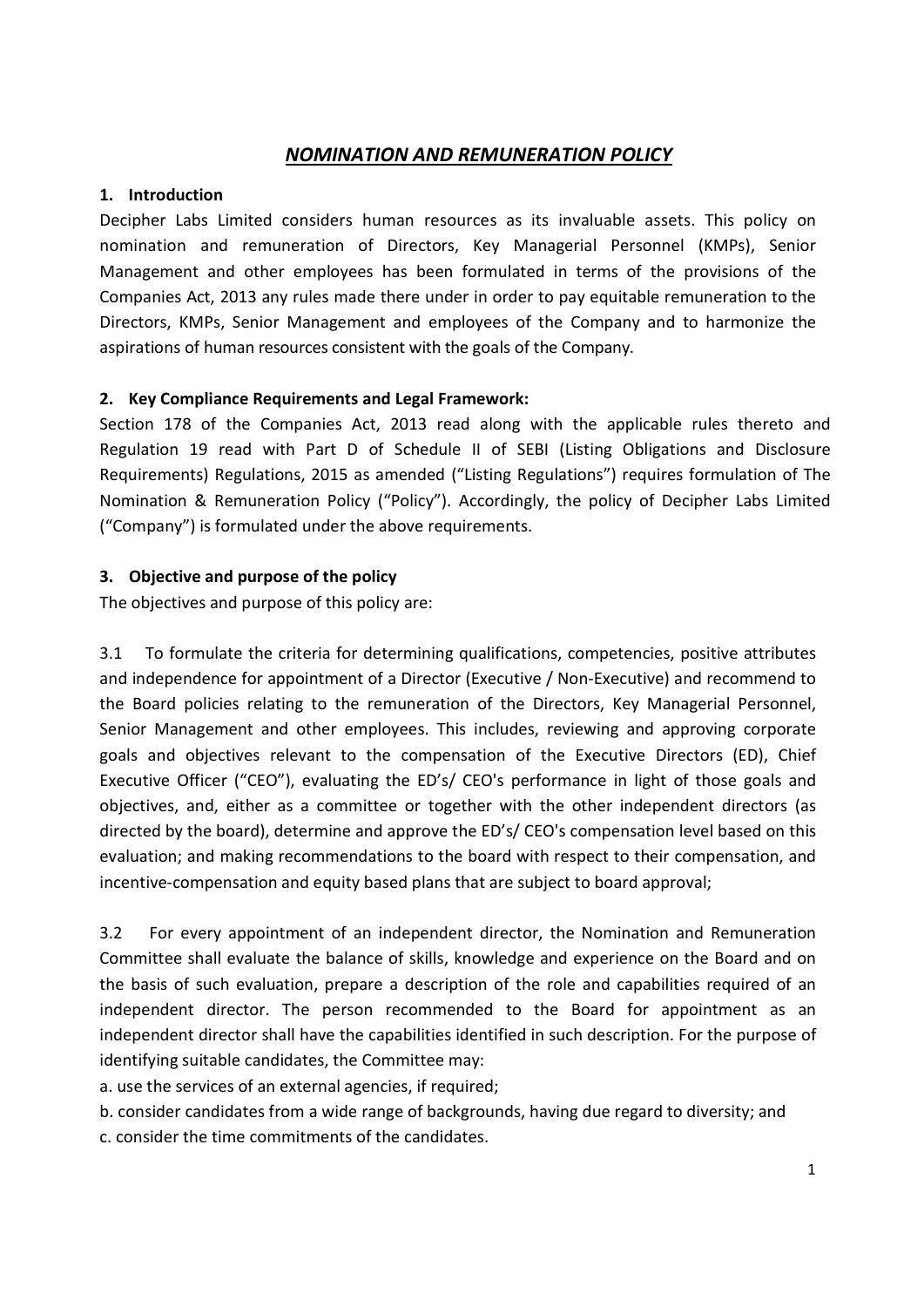3.3 The policy also addresses the following items: Committee member qualifications; Committee member appointment and removal; Committee structure and operations; and Committee reporting to the Board.

3.4 To formulate the criteria for evaluation of performance of all the Directors on the Board;

3.5 devising a policy on diversity of board of directors

3.6 To lay out remuneration principles for employees linked to their effort, performance and achievement relating to the Company's goals.

3.7 To recommend to the board, all remuneration, in whatever form, payable to senior management.

Note: While formulating the policy following as in compliance with the requirements of the Companies Act 2013 has been ensured:

(a) The level and composition of remuneration is reasonable and sufficient to attract, retain and motivate directors of the quality required to run the company successfully;

(b) Relationship of remuneration to performance is clear and meets appropriate performance benchmarks; and

(c) Remuneration to directors, key managerial personnel and senior management involves a balance between fixed and incentive pay reflecting short and long-term performance objectives appropriate to the working of the company and its goals.

# 4. Constitution of the Nomination and Remuneration Committee

The Board has constituted the "Nomination and Remuneration Committee" which is in line with the requirements under the Act, 2013 and SEBI (LODR) Regulations, 2015.

The Board has authority to reconstitute this Committee from time to time.

# 5. Key Definitions

'Board' means Board of Directors of the Company.

'Directors' means Directors of the Company.

'Committee' means Nomination and Remuneration Committee of the Company as constituted or reconstituted by the Board, in accordance with the Act and rules made thereunder.

# 'Company' means DECIPHER LABS LIMITED

'Independent Director' means a Director referred to in Section 149(6) of the Companies Act, 2013 read with rules made there under and SEBI (LODR) Regulations, 2015.

# 'Key Managerial Personnel (KMP)' means-

- i) the Managing Director or the Chief Executive Officer or the Manager and in their absence, a Whole-time Director;
- ii) the Chief Financial Officer; and
- iii) The Company Secretary.

Senior Management shall mean officers/personnel of the listed entity who are members of its core management team excluding board of directors and normally this shall comprise all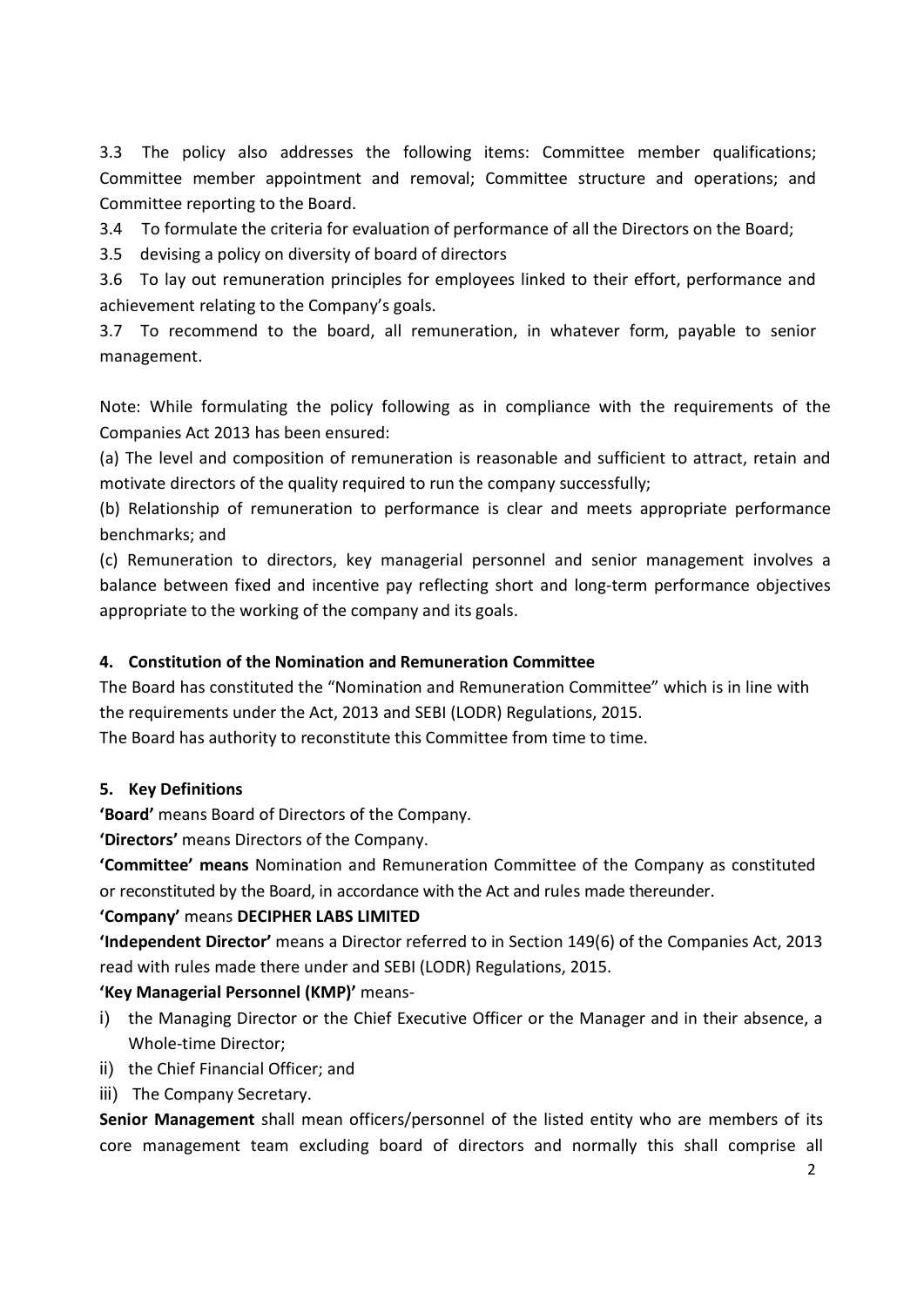members of management one level below the chief executive officer/managing director/whole time director/manager (including chief executive officer/manager, in case they are not part of the board) and shall specifically include company secretary and chief financial officer.

Unless the context otherwise requires, words and expressions used in this policy and not defined herein but defined in the Companies Act, 2013 and rules made there under as may be amended from time to time shall have the meaning respectively assigned to them therein.

## General

This Policy is divided in three parts: -

Part - A covers the matters to be dealt with and recommended by the Committee to the Board;

Part - B covers the appointment and nomination; and

Part - C covers remuneration and perquisites etc.

This policy shall be included in the Report of the Board of Directors.

# Part - A -Matters to be dealt with, perused and recommended to the Board by the Nomination and Remuneration Committee

The following matters shall be dealt by the Committee: -

## (a) Composition of the Board:

Periodically reviewing the composition of the Board to ensure that it is structured to make appropriate decisions, with a variety of perspectives and skills, in the best interests of the Company as a whole;

## (b) Directors:

Formulate the criteria determining qualifications, positive attributes and independence of a Director and recommending candidates to the Board, when circumstances warrant the appointment of a new Director, having regard to the range of skills, experience and expertise, on the Board and who will best complement the Board;

## (c) Succession plans:

Establishing and reviewing Board and senior executive succession plans in order to ensure and maintain an appropriate balance of skills, experience and expertise on the Board and Senior Management;

## (d) Evaluation of performance:

Make recommendations to the Board on appropriate performance criteria for the Directors.

Formulate the criteria and framework for evaluation of performance of every Director on the Board of the Company.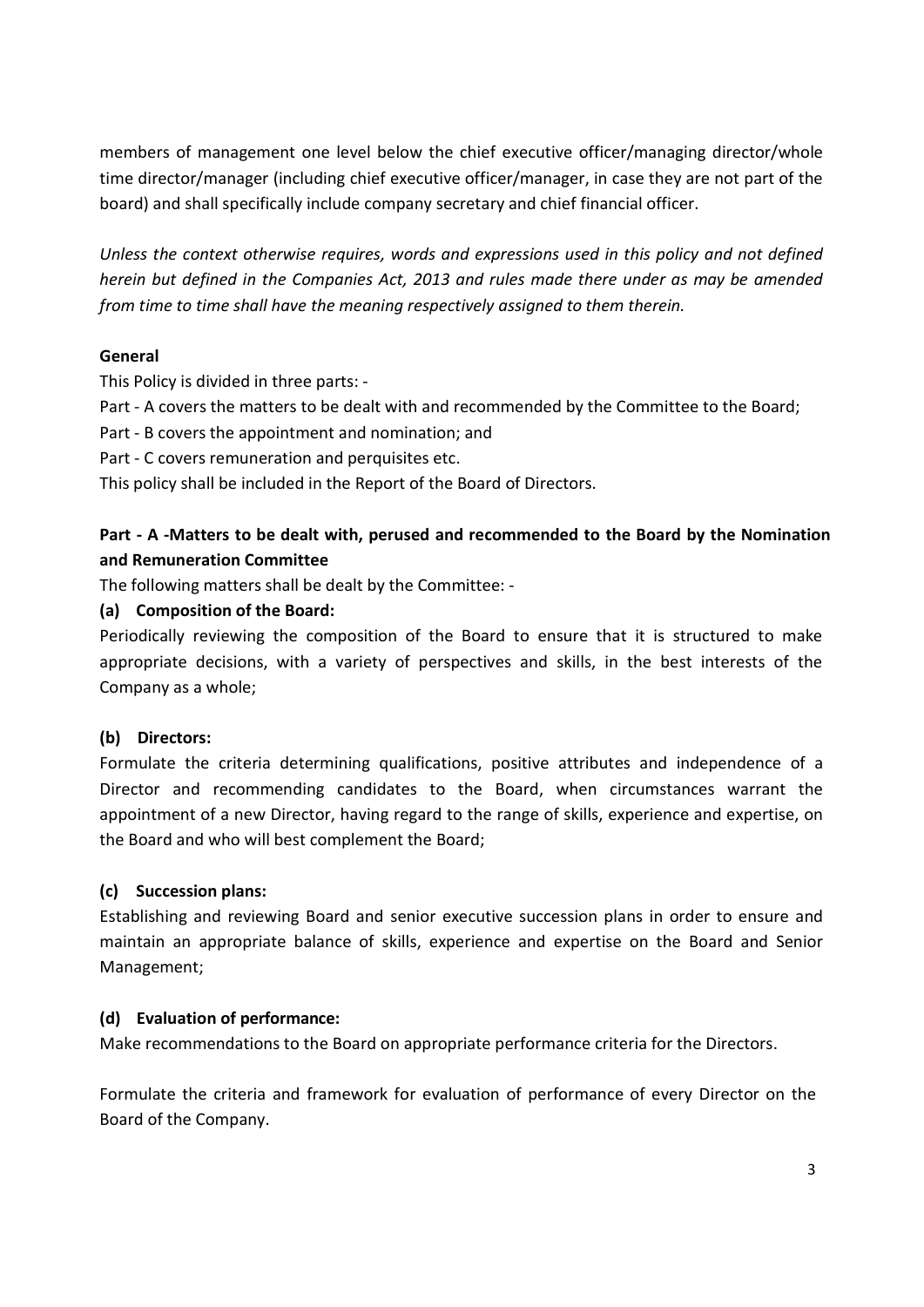Identify ongoing training and education programs for the Board to ensure that Non- Executive Directors are provided with adequate information regarding the options of the business, the industry and their legal responsibilities and duties.

# (e) Remuneration framework and policies:

The Committee is responsible for reviewing and making recommendations to the Board on:

(a) the remuneration of the Managing Director, Whole-time Directors, and KMPs

(b) the total level of remuneration of Non-Executive Directors and for individual remuneration for Non-Executive Directors and the Chairman, including any additional fees payable for membership of Board committees;

(c) the remuneration policies for all employees including KMPs, senior management and other employees including base pay, incentive payments, equity awards, retirement rights and service contracts having regard to the need to

(i) attract and motivate talent to pursue the Company's long-term growth;

(ii) demonstrate a clear relationship between executive compensation and performance; and

(iii) Be reasonable and fair, having regard to best governance practices and legal requirements.

(d) the Company's equity-based incentive schemes including a consideration of performance thresholds and regulatory and market requirements;

(e) the Company's superannuation arrangements and compliance with relevant laws and regulations in relation to superannuation arrangements; and

(f) the Company's remuneration reporting in the financial statements and remuneration report.

# PART-B-Policy for appointment and removal of Director, KMPs and Senior Management Appointment criteria and qualifications

- 1. The Committee shall identify and ascertain the integrity, qualification, expertise and experience of the person for appointment as Director, KMP or senior management level and recommend to the Board for his / her appointment.
- 2. The Committee shall identify persons who are qualified to become directors and who may be appointed in senior management in accordance with the criteria laid down, and recommend to the board of directors their appointment and removal.
- 3. A person to be appointed as Director, KMP or senior management level should possess adequate qualification, expertise and experience for the position he / she is considered for appointment. The Committee has discretion to decide whether qualification, expertise and experience possessed by a person is sufficient / satisfactory for the concerned position.
- 4. A person, to be appointed as Director, should possess impeccable reputation for integrity, deep expertise and insights in sectors / areas relevant to the Company, ability to contribute to the Company's growth, complementary skills in relation to the other Board members.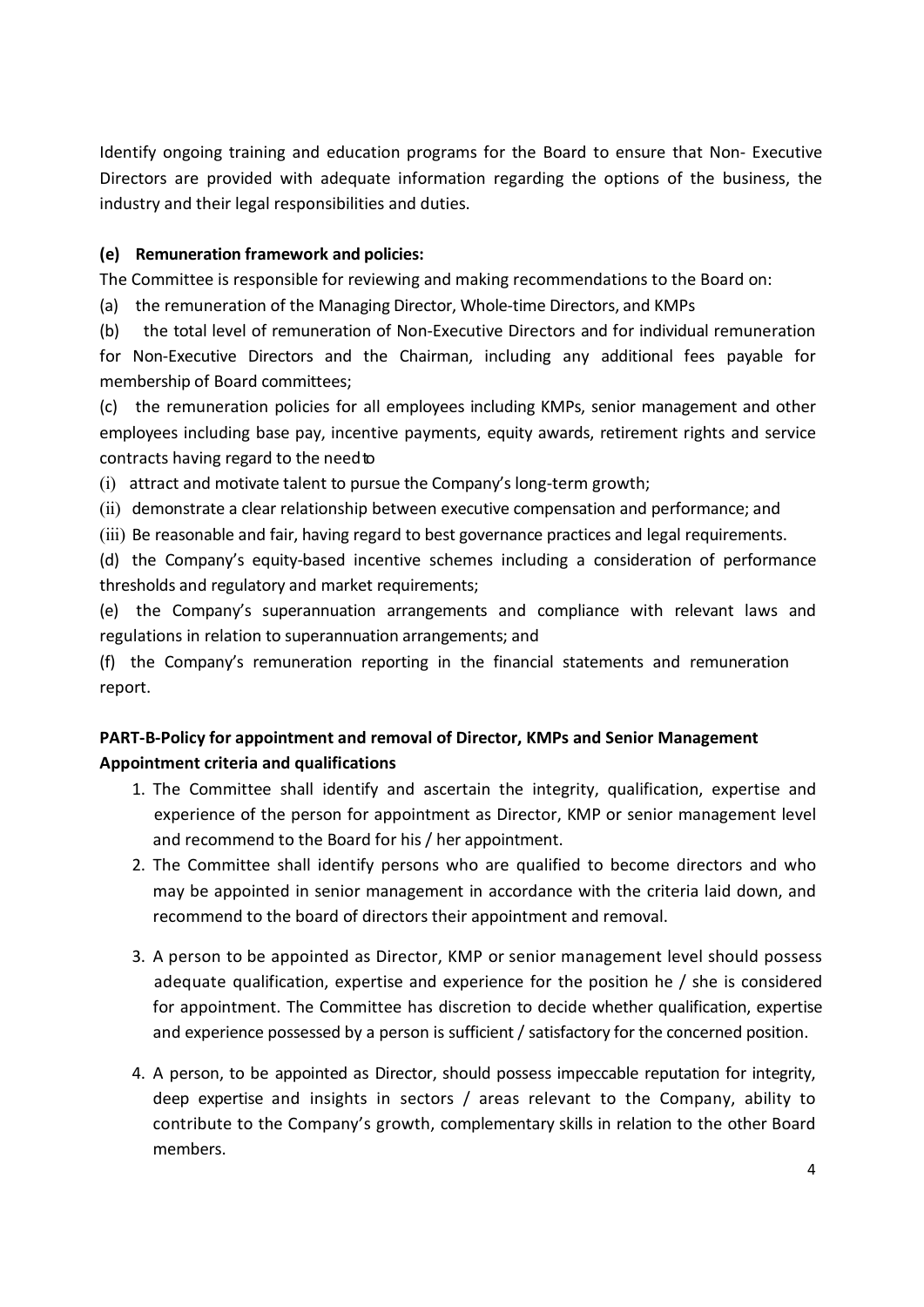5. The Company shall not appoint or continue the employment of any person as Managing Director/Executive Director who has attained the age of seventy years. Provided that the term of the person holding this position may be extended at the discretion of the committee beyond the age of seventy years with the approval of shareholders by passing a special resolution based on the explanatory statement annexed to the notice for such motion indicating the justification for extension of appointment beyond seventy years.

6. A whole-time KMP of the Company shall not hold office in more than one company except in its subsidiary company at the same time. However, a whole-time KMP can be appointed as a Director in any company, with the permission of the Board of Directors of the Company.

## Term / Tenure

#### 1. Managing Director / Whole-time Director

The Company shall appoint or re-appoint any person as its Managing Director and CEO or Wholetime Director for a term not exceeding five years at a time. No re-appointment shall be made earlier than one year before the expiry of term.

#### 2. Independent Director

An Independent Director shall hold office for a term up to five consecutive years on the Board of the Company and will be eligible for re-appointment on passing of a special resolution by the Company and disclosure of such appointment in the Board's report.

No Independent Director shall hold office for more than two consecutive terms, but such Independent Director shall be eligible for appointment after expiry of three years of ceasing to become an Independent Director. Provided that an Independent Director shall not, during the said period of three years, be appointed in or be associated with the Company in any other capacity, either directly or indirectly. However, if a person who has already served as an Independent Director for five years or more in the Company as on April 1, 2014 or such other date as may be determined by the Committee as per regulatory requirement, he / she shall be eligible for appointment for one more term office year only.

The Committee to decide whether to extend or continue the term of appointment of the independent director, on the basis of the report of performance evaluation of independent directors.

#### Removal

Due to reasons for any disqualification mentioned in the Companies Act, 2013, rules made there under or under any other applicable Act, rules and regulations, the Committee may recommend, to the Board with reasons recorded in writing, removal of a Director or KMP subject to the provisions and compliance of the said Act, rules and regulations.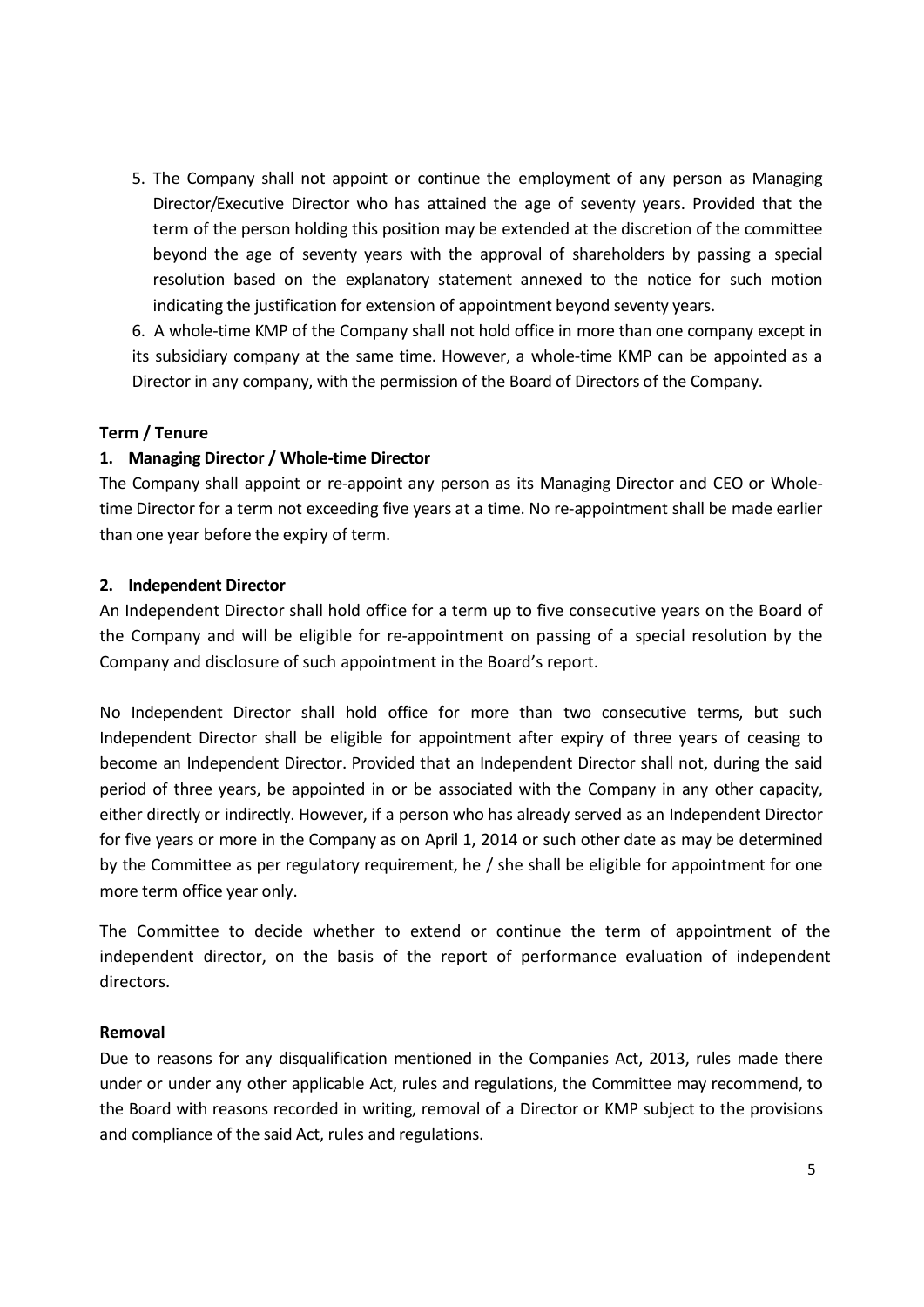## Retirement

The Whole-time Directors, KMP and senior management personnel shall retire as per the applicable provisions of the Companies Act, 2013 and the prevailing policy of the Company. The Board will have the discretion to retain the Whole-time Directors, KMP and senior management personnel in the same position /remuneration or otherwise, even after attaining the retirement age, for the benefit of the Company.

# PART - C -Policy relating to the remuneration for Directors, KMPs and other employees

# General

- 1. The remuneration/compensation/commission etc. to Directors will be determined by the Committee and recommended to the Board for approval.
- 2. all remuneration, in whatever form to senior management will be determined by the Committee and recommended to the Board for approval

3. The remuneration and commission to be paid to the Managing Director shall be in accordance with the provisions of the Companies Act, 2013, and the rules made there under.

4. Increments to the existing remuneration/compensation structure may be recommended by the Committee to the Board which should be within the limits approved by the Shareholders in the case of Managing Director.

5. Where any insurance is taken by the Company on behalf of its Managing Director, Chief Financial Officer, the Company Secretary and any other employees for indemnifying them against any liability, the premium paid on such insurance shall not be treated as part of the remuneration payable to any such personnel. Provided that if such person is proved to be guilty, the premium paid on such insurance shall be treated as part of the remuneration.

## Remuneration to KMPs and other employees

The policy on remuneration for KMPs and other employees is as below: -

## 1. Fixed pay

The remuneration and reward structure for employees comprises two broad components annual remuneration and long-term rewards. The Committee would determine the remuneration of the Directors and formulate guidelines for remuneration payable to the employees.

These guidelines are as under:

## a) Annual remuneration

Annual remuneration refers to the annual compensation payable to the employees of the Company. This may comprise two parts - a fixed component, and a performance- linked variable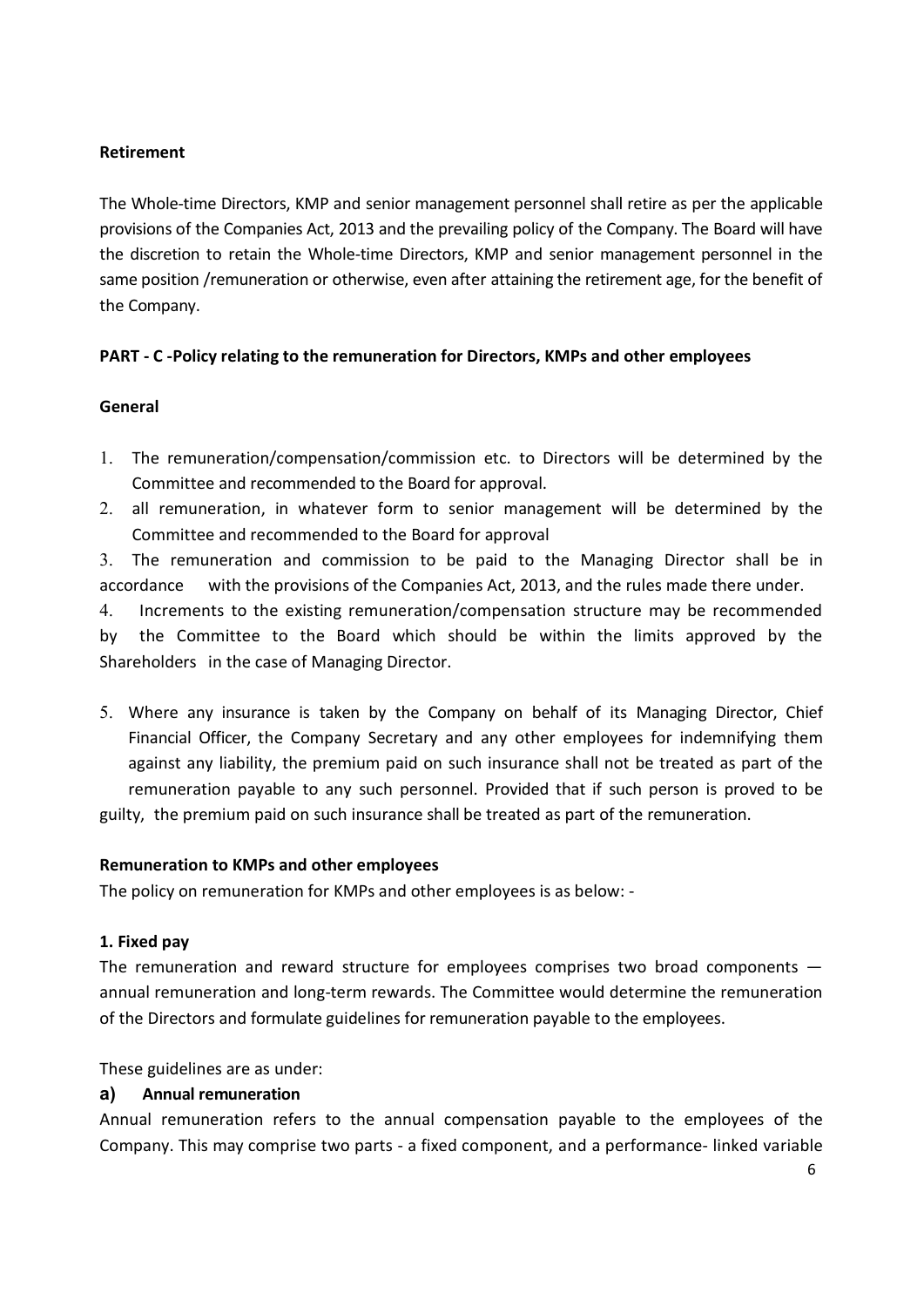component based on the extent of achievement of the individual's objectives and performance of the business unit. The performance-linked variable pay will be directly linked to the performance on individual components of the performance contract and the overall performance of the business. An employee's variable pay would, therefore, be directly dependent on key performance measures that represent the best interests of shareholders.

The objective is to set the total remuneration at levels to attract, motivate, and retain high- caliber, and high potential personnel in a competitive global market. The total remuneration level is to be reset annually based on a comparison with the relevant peer group, market conditions and practices applicable for the employees in India.

## Minimum remuneration to Managing Director/Whole Time Director

If, in any financial year, the Company has no profits or its profits are inadequate, the Company shall pay remuneration to its Managing Director in accordance with the provisions of Schedule V of the Companies Act, 2013 and if it is not able to comply with such provisions, with the previous approval of the Central Government.

# Remuneration to Non-Executive / Independent Directors

## 1. Remuneration:

The remuneration payable to each Non-Executive Director is based on the remuneration structure as determined by the Board, and is revised from time to time, depending on individual contribution, the Company's performance, and the provisions of the Companies Act, 2013 and the rules made the re under.

The remuneration to the Non-executive Directors (including Independent Directors) may be paid within the monetary limit approved by shareholders, subject to the limit not exceeding a) 1% of the net profits of the Company, if there is a managing director or whole-time director or manager b) 3% of the Net profits in any other case computed as per the applicable provisions of the Companies Act, 2013 and any rules thereunder.

Each Director of the Company shall be entitled to receive out of funds of the Company for his services in attending Board Meetings.

# 2. Stock Options

The Independent Directors shall not be entitled to any stock options of Company.

## Policy Review:

In case of any subsequent changes in the provisions of the Companies Act, 2013 or any other regulations which makes any of the provisions in the policy inconsistent with the Act, then the provisions of the Act or would prevail over the policy and the provisions in the policy would be modified in due course to make it consistent with law.